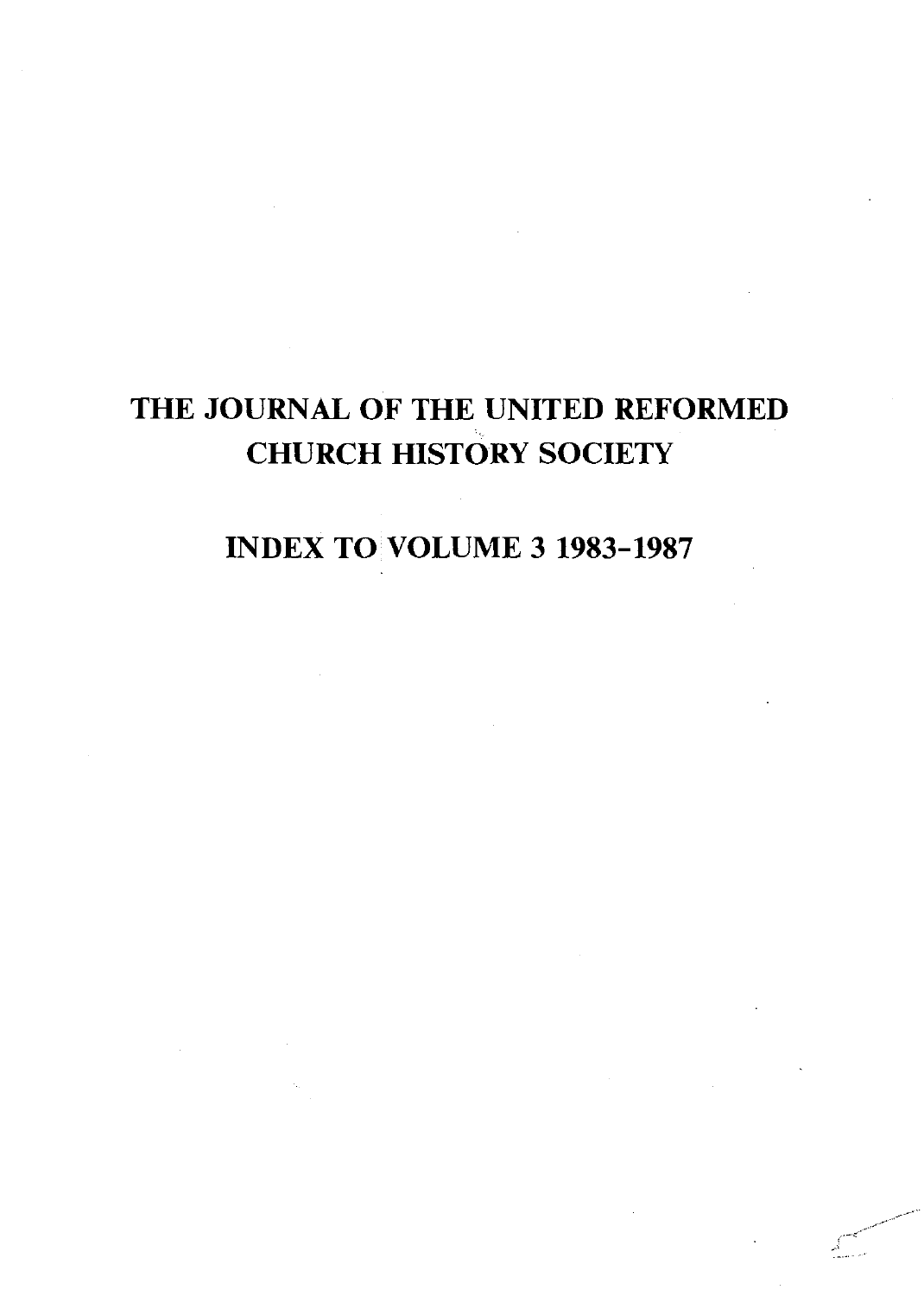# **THE JOURNAL OF THE UNITED REFORMED CHURCH HISTORY SOCIETY INDEX TO VOLUME 3 1983-1987**

#### **AUTHORS**

| (Review articles of single titles are indexed under reviews).          |                |
|------------------------------------------------------------------------|----------------|
| Binfield, Clyde: Abney and the Queen of Crime: A Note                  | 386            |
| - An Edwardian Letter from Australia and its Bearing                   | 348            |
| - : In Search of Mrs. A.; A Transpennine Quest                         | 234            |
| Brown, Kenneth D.: The Congregational Ministry in the First Half of    |                |
| the Nineteenth Century: A Preliminary Survey                           | $\overline{2}$ |
| -: Ministerial Leakage in the Nineteenth Century:                      |                |
|                                                                        | 94             |
| Carwardine, Richard: American Evangelicals in Politics and Social      |                |
|                                                                        | 139            |
| -: The Reformed Churches and Secular Authority in the United           |                |
| States 1776-1861. (1986 Lecture)                                       | 404            |
| Cornick, David: 'Catch a Scotchman becoming an Englishman'             | 202            |
| ------------: William Baines in Leicester Gaol: A Note                 | 388            |
| Cressey, Martin: 'One Eucharistic Fellowship'                          | 251            |
| Davie, Donald: Nonconformist Poetics: A Response to Daniel Jenkins     | 376            |
| Eibner, John V.: British Evangelicalism and Hungary 1800–1852          | 39             |
| Ferguson, John: The Fellowship of Reconciliation:                      |                |
|                                                                        | 392            |
| Gilley, Sheridan W.: Newman and Prophecy, Evangelical and Catholic.    |                |
|                                                                        | 160            |
| Healey, F.G.: A Letter from China: May 1938                            | 54             |
| Jenkins, Daniel T.: A Protestant Aesthetic? A Conversation with Donald |                |
|                                                                        | 368            |
| Johnson, Dale A: Pastoral Vacancy and Rising Expectations:             |                |
|                                                                        | 131            |
| The George Street Church, Oxford, 1879-86                              |                |
| Kaye, Elaine: C.J. Cadoux and Mansfield College, Oxford.               | 337            |
|                                                                        |                |
| Knox, R. Buick: The Bishops and the Nonconformists in the              |                |
| Seventeenth Century (1983 Lecture)                                     | 78             |
| -: Professor John Gibb and Westminster College, Cambridge              | 328            |
| Martin, Roger H.: The Bible Society and the French Connection          | 278            |
| Mayor, Stephen H.: English Nonconformity and the American              |                |
|                                                                        | 104            |
| -: Robert Buick Knox, an Appreciation                                  | 191            |
| Micklem, T. Caryl: Erik R. Routley, 31 Oct. 1917-8 Oct. 1982           | 25             |
| Murray, Douglas M.: High Church Presbyterianism in Scotland and        |                |
|                                                                        | 225            |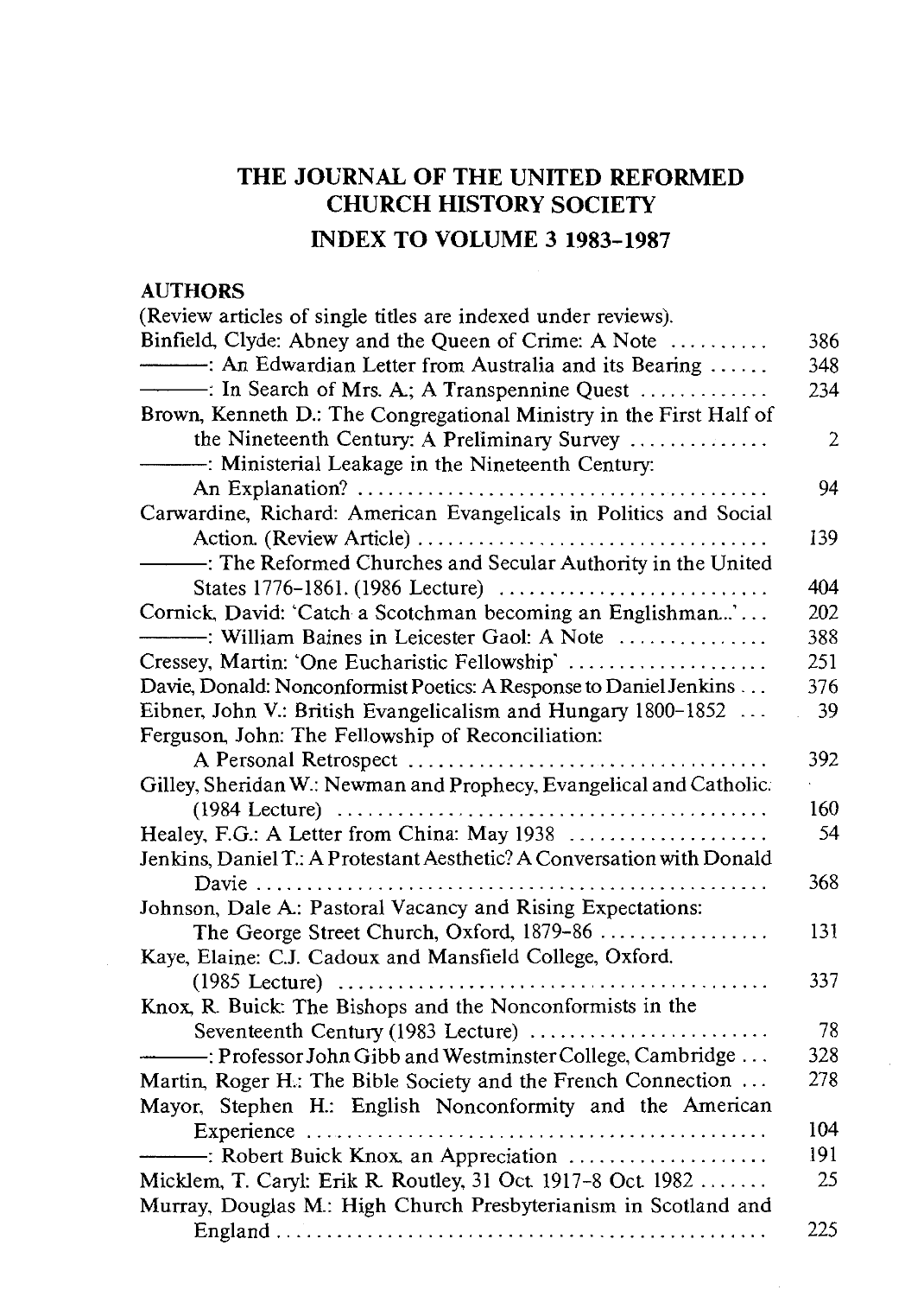|      | Newell, J. Philip: A Nestor of Nonconformist Heretics: A.J. Scott     |     |
|------|-----------------------------------------------------------------------|-----|
|      |                                                                       | 16  |
|      | Nuttall, Geoffrey F.: The Essex Classes (1648)                        | 194 |
|      | Sell, Alan P.F.: Cradley Chapel: From Independency to the             |     |
|      |                                                                       | 120 |
|      | $\rightarrow$ : Robert Travers and the Lichfield-Longdon Church       | 268 |
|      | Sellers, Ian: A New Town Story: The United Reformed Churches in the   |     |
|      | Warrington-Runcorn Urban Complex                                      | 290 |
|      | Thompson, David M.: The Irish Background to Thomas Campbell's         |     |
|      |                                                                       | 215 |
|      | Turner, John M.: John Wesley - Theologian for the People: An Essay in |     |
|      |                                                                       | 320 |
|      | Wadsworth, Kenneth W.: A Tercentenary - Elizabeth Gaunt               | 316 |
|      |                                                                       | 423 |
|      | Bibliography of the Writings of R. Buick Knox                         | 261 |
|      |                                                                       |     |
|      | <b>LECTURES</b>                                                       |     |
| 1983 | Knox, R. Buick: The Bishops and the Nonconformists in the             |     |
|      |                                                                       | 78  |
| 1984 | Gilley, Sheridan W.: Newman and Prophecy, Evangelical and             |     |
|      |                                                                       | 160 |
| 1985 | Kaye, Elaine: C.J. Cadoux and Mansfield College, Oxford               | 337 |
| 1986 | Carwardine, Richard: The Reformed Churches and Secular                |     |
|      | Authority in the United States 1776-1861                              | 404 |
|      | <b>OBITUARY</b>                                                       |     |
|      |                                                                       | 25  |
|      |                                                                       |     |
|      | <b>REVIEWS</b>                                                        |     |
|      | Allinson, Maxwell: A History of Stainland United Reformed Church      |     |
|      |                                                                       | 155 |
|      | Binfield, Clyde: Pastors and People: The Biography of a Baptist       |     |
|      | Church: Queen's Road, Coventry. (1984)                                | 151 |
|      | Brown, A.L.: Joseph B. Rotherham, Pilgrim and Translator 1828-1910.   |     |
|      |                                                                       | 400 |
|      | Brown, Stewart J.: Thomas Chalmers and the Godly Commonwealth.        |     |
|      |                                                                       | 58  |
|      | Cameron, Euan: The Reformation of the Heretics. The Waldensians of    |     |
|      |                                                                       | 310 |
|      | Chandler, J.H. (ed.): Wiltshire Dissenters Meeting House Certificates |     |
|      |                                                                       | 400 |
|      | Clements, K.W. (ed.): Baptists in the Twentieth Century. $(1983)$     | 73  |
|      | Cliff, P.B.: The Rise and Development of the Sunday School Movement   |     |
|      |                                                                       | 439 |

 $\sim$   $\sim$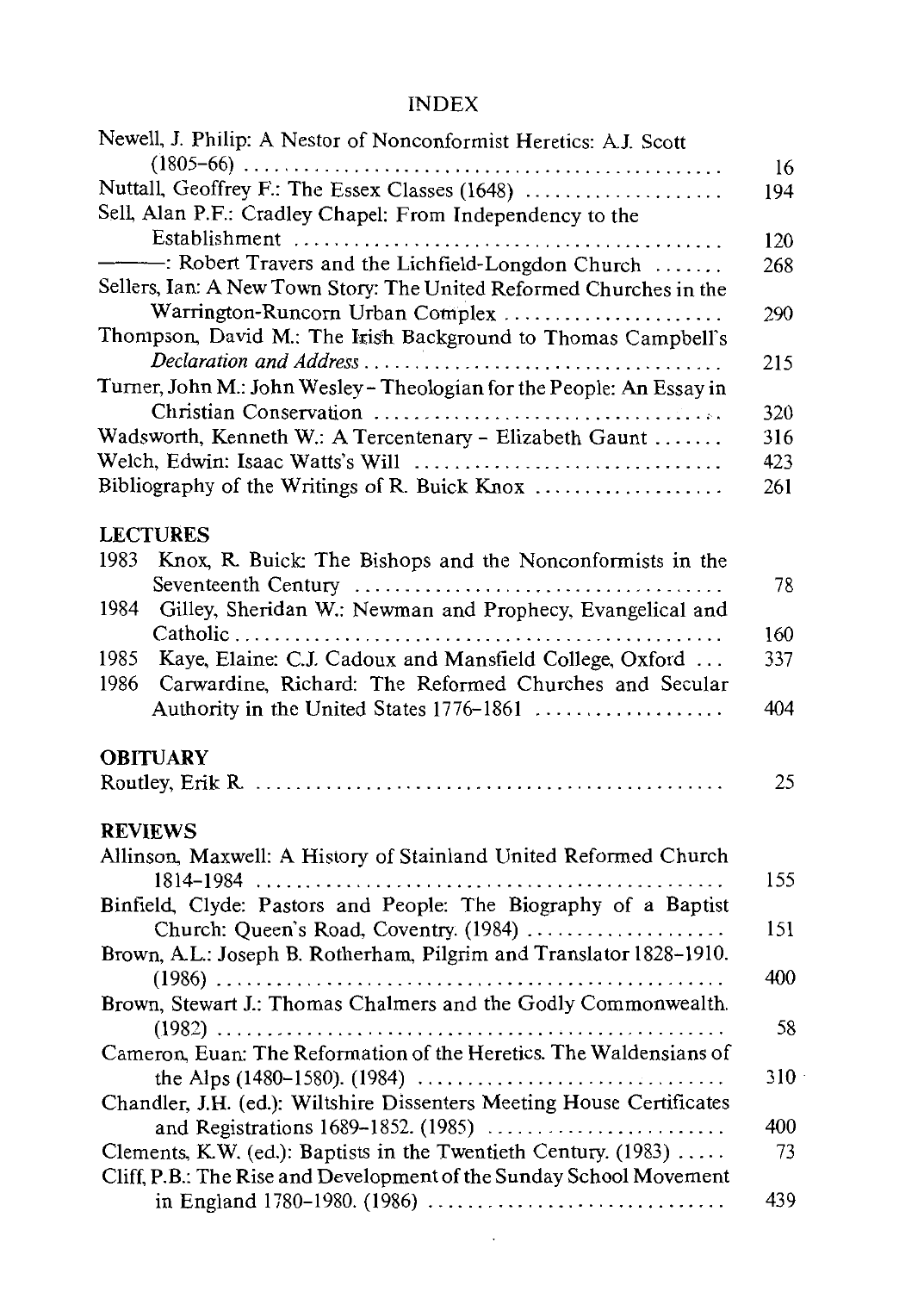| Collinson, P.: Godly People: Essays on English Protestantism and          |     |
|---------------------------------------------------------------------------|-----|
|                                                                           | 148 |
| -: The Religion of Protestants: The Church in English Society,            |     |
|                                                                           | 64  |
| Cowan, Ian B.: The Scottish Reformation. (1982)                           | 33  |
| Cox, Jeffrey: The English Churches in a Secular Society: Lambeth,         |     |
|                                                                           | 30  |
| Davie, Donald: Dissentient Voices (1982)                                  | 27  |
| Davies, Rupert (ed.): The Testing of the Churches, $1932-82$ . (1982).    | 358 |
| Doe, Vanessa S.: The Diary of James Clegg of Chapel-en-le-Frith, 1708-    |     |
|                                                                           | 35  |
| Duffy, Eamon: Peter and Jack: Roman Catholics and Dissent in              |     |
| Eighteenth Century England. (1982)                                        | 69  |
| Figures, David (and Green, Valerie): Headingley Hill Church 1866-         |     |
|                                                                           | 361 |
| Forrester, D.B. (and Murray, D.M.): Studies in the History of Worship in  |     |
|                                                                           | 154 |
| Green, Valerie (and Figures, David): Headingley Hill Church 1866-         |     |
|                                                                           | 361 |
| Greengrass, M. (and Potter, G.R.): John Calvin. (1983)                    | 63  |
| Goring, Jeremy: Godly exercises or the devil's dance? Puritanism and      |     |
| Popular Culture in Pre-Civil War England. (1983)                          | 117 |
| Hempton, David: Methodism and Politics in British Society 1750-1850.      |     |
|                                                                           | 312 |
| Hewitt, Gordon (ed.): Strategist for the Spirit. Leslie Hunter, Bishop of |     |
|                                                                           | 313 |
| Hodgkins, Harold: The Congregational Way. Apostolic Legacy,               |     |
| Ministry, Unity, Freedom. (1982)                                          | 36  |
| Hopfl, Harro: The Christian Polity of John Calvin. (1982)                 | 26  |
| Huxtable, John (and Snow, Alex): Our Fathers that Begat Us. The Story     |     |
| of the Protestant Dissenters of Newton Abbot 1662-1984                    | 361 |
| Jones, R.M. (and Rees, D.B.): Liverpool Welsh and their Religion.         |     |
|                                                                           | 156 |
| [Keay, F.]: St. James's United Reformed Church, Edgware: Golden           |     |
|                                                                           | 75  |
| Lake, Peter: Moderate Puritans and the Elizabethan Church.                |     |
|                                                                           | 34  |
| McGregor, J.F. (and Reay, B.): Radical Religion in the English            |     |
|                                                                           | 188 |
| McLachlan, John: Joseph Priestley, Man of Science 1733-1804               |     |
| $(1983)$                                                                  | 155 |
| Martin, Roger H.: Evangelicals United: Ecumenical Stirrings in pre-       |     |
| Victorian Britain 1795-1830. (1983)                                       | 356 |
| Miller, R.M.: H.E. Fosdick, Preacher, Pastor, Prophet (1985)              | 443 |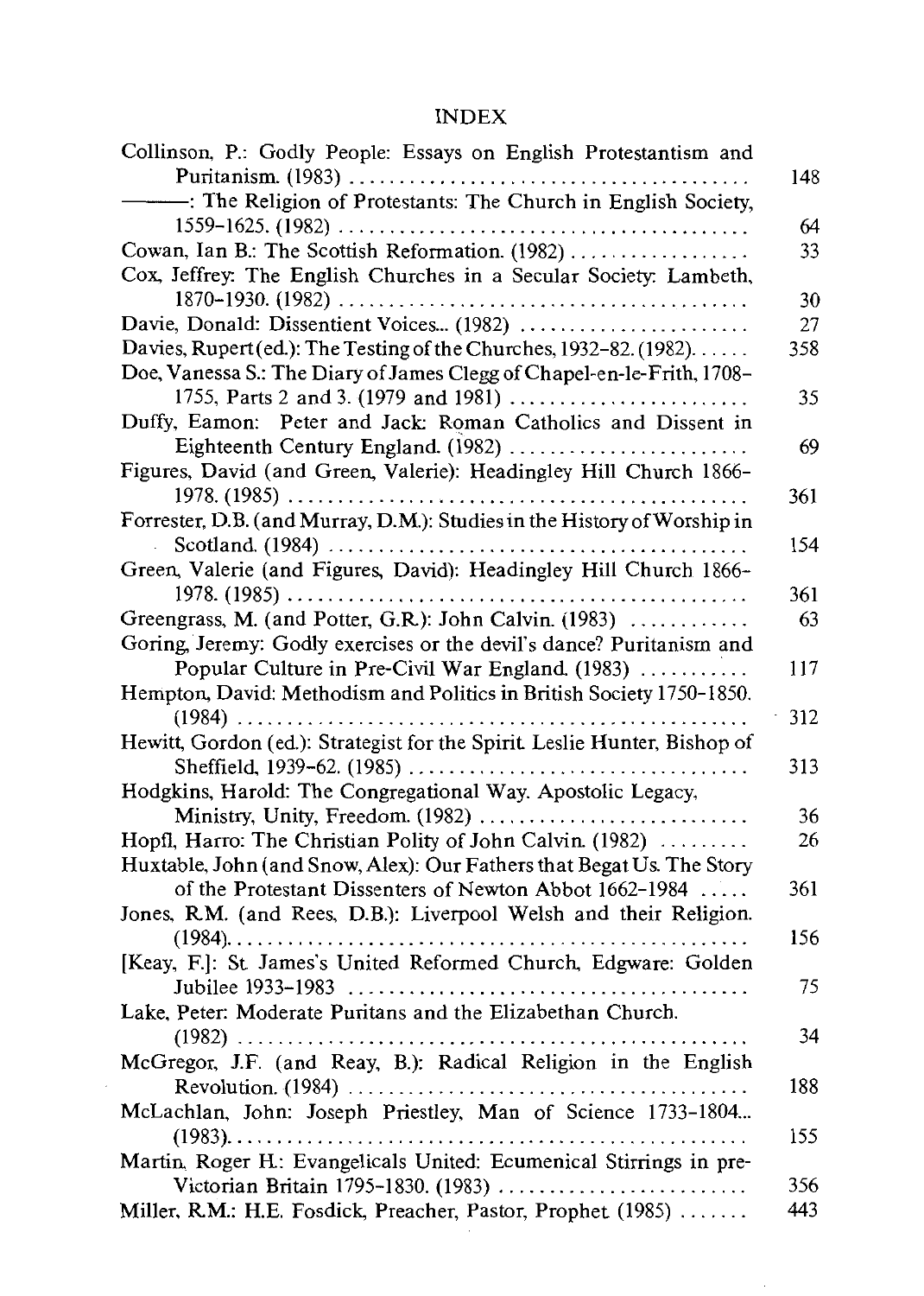| Mullan, D.C.: Episcopacy in Scotland: the history of an idea 1560-1638.  | 435 |
|--------------------------------------------------------------------------|-----|
| Murray, D.M. (and Forrester, D.B.): Studies in the History of Worship in |     |
|                                                                          | 154 |
| Parsons, Kenneth A.C. (ed.): The Church Book of the Independent          |     |
| Church Isleham, 1693-1805. (1984)                                        | 153 |
| Paul, Robert S.: The Assembly of the Lord: religion and politics in the  |     |
| Westminster Assembly and the "Grand Debate". (1985)                      | 307 |
| Potter, G.R. (and Greengrass, $M$ ): John Calvin. (1983)                 | 63  |
| Prestwich, Menna: International Calvinism 1541-1715. (1985)              | 434 |
| Price, A. Whigham: The Ladies of Castlebrae. (1985)                      | 358 |
| Reay, B. (and McGregor, J.F.): Radical Religion in the English           |     |
|                                                                          | 188 |
| Rees, D.B. (and Jones, R.M.): Liverpool Welsh and their Religion.        |     |
|                                                                          | 156 |
| Rupp, E.G.: Religion in England 1688-1791. (1986)                        | 436 |
| Sell, Alan P.F.: The Great Debate. (1982)                                | 115 |
|                                                                          | 441 |
| Snow, Alex (and Huxtable, J.): Our Fathers that Begat Us: The Story of   |     |
| the Protestant Dissenters of Newton Abbot 1662-1984                      | 361 |
| Spinks, Bryan D.: Freedom or Order? - The Eucharistic Liturgy in         |     |
| English Congregationalism 1645-1980. (1984)                              | 355 |
| Stephens, W.P.: The Theology of Huldrych Zwingli. (1986)                 | 432 |
| Thompson, D.M.: Denominationalism and Dissent 1795-1835.                 |     |
|                                                                          | 357 |
| -: "Let Sects and Parties Fall": a short history of the Association      |     |
|                                                                          | 69  |
| Wallace, Ian H.: Per Caritatem Servite A History of Paton Congregational |     |
|                                                                          | 117 |
| Waterton, Bernard and Muriel: Churches of Christ in Leicestershire       |     |
|                                                                          | 400 |
| West, W.M.S.: To Be A Pilgrim: A Memoir of Ernest A. Payne.              |     |
|                                                                          | 74  |
| White, B.R.: The English Baptists of the Seventeenth Century.            |     |
|                                                                          | 67  |
| Wilkinson, Alan: Dissent or Conform: Peace and the English Churches      |     |
|                                                                          | 442 |
| Yule, G.: Puritans in Politics: The Religious Legislation of the Long    |     |
|                                                                          | 116 |
| Oxygen and the Conversion of Future Feedstuffs. (1984)                   | 311 |
|                                                                          |     |
| <b>SUBJECTS</b>                                                          |     |
| A. Mrs. (?i.e. Amy Mills): In Search of Mrs. A.: A Transpennine Quest by |     |
|                                                                          | 234 |
|                                                                          |     |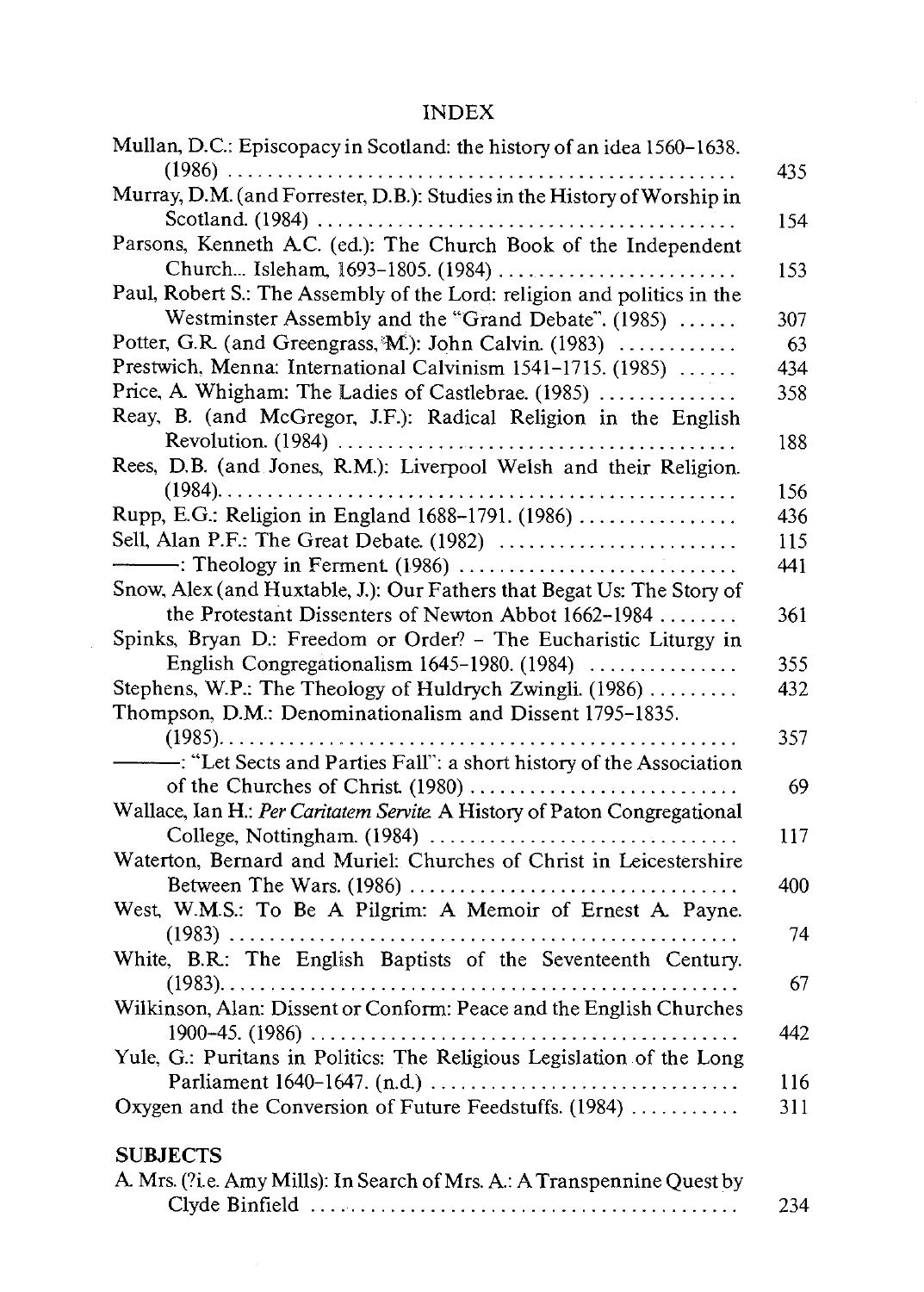| Abney Hall, Cheadle: Abney and the Queen of Crime: A Note by Clyde     | 386 |
|------------------------------------------------------------------------|-----|
| Aesthetic, A Protestant? A Conversation with Donald Davie by D.T.      |     |
|                                                                        | 368 |
| America: English Nonconformity and the American Experience by S.H.     |     |
|                                                                        | 104 |
| -: The Reformed Churches and Secular Authority in the United           |     |
| States by Richard Carwardine. (1986 Lecture)                           | 404 |
| : American Evangelicals in Politics and Social Action (Review          |     |
| Article) by Richard Carwardine                                         | 139 |
| Australia: An Edwardian Letter from by Clyde Binfield                  | 348 |
| Baines, William, in Leicester Gaol: A Note by David Cornick            | 388 |
| Bible Society, The, and the French Connection by Roger H.              |     |
|                                                                        | 278 |
| Bishops and the Nonconformists in the Seventeenth Century, The, by     |     |
|                                                                        | 78  |
| Cadoux, C.J. and Mansfield College, Oxford. By Elaine Kaye.            |     |
|                                                                        | 337 |
| Campbell, Thomas: The Irish Background to Thomas Campbell's            |     |
| Declaration and Address by D.M. Thompson                               | 215 |
| China, A Letter from, May 1938 by F.G. Healey                          | 54  |
| Christie, Agatha: Abney and the Queen of Crime: A Note by Clyde        |     |
|                                                                        | 386 |
| Congregational Ministry in the First Half of the Nineteenth Century    |     |
|                                                                        | 2   |
| Congregational Ministry: Ministerial Leakage in the Nineteenth         |     |
|                                                                        | 94  |
| Cradley Chapel: From Independency to the Establishment by A.P.F.       |     |
|                                                                        | 120 |
| Essex Classes, The by G.F. Nuttall                                     | 194 |
| "Eucharistic Fellowship, One" by Martin Cressey                        | 251 |
| Evangelicalism, British, and Hungary 1800-1852 by John V.              |     |
|                                                                        | 39  |
| Evangelicals, American, in Politics and Social Action (Review Article) |     |
|                                                                        | 139 |
| Fellowship of Reconciliation: A Personal Retrospect by John            |     |
|                                                                        | 392 |
| France: The Bible Society and the French Connection by R.H.            |     |
|                                                                        | 278 |
| Gaunt, Elizabeth: A Tercentenary by K.W. Wadsworth                     | 316 |
| Gibb, Professor John, and Westminster College, Cambridge by R.B.       |     |
|                                                                        | 328 |
| [Griffith, A.J.]: An Edwardian Letter from Australia by Clyde          |     |
|                                                                        | 348 |
|                                                                        |     |

÷